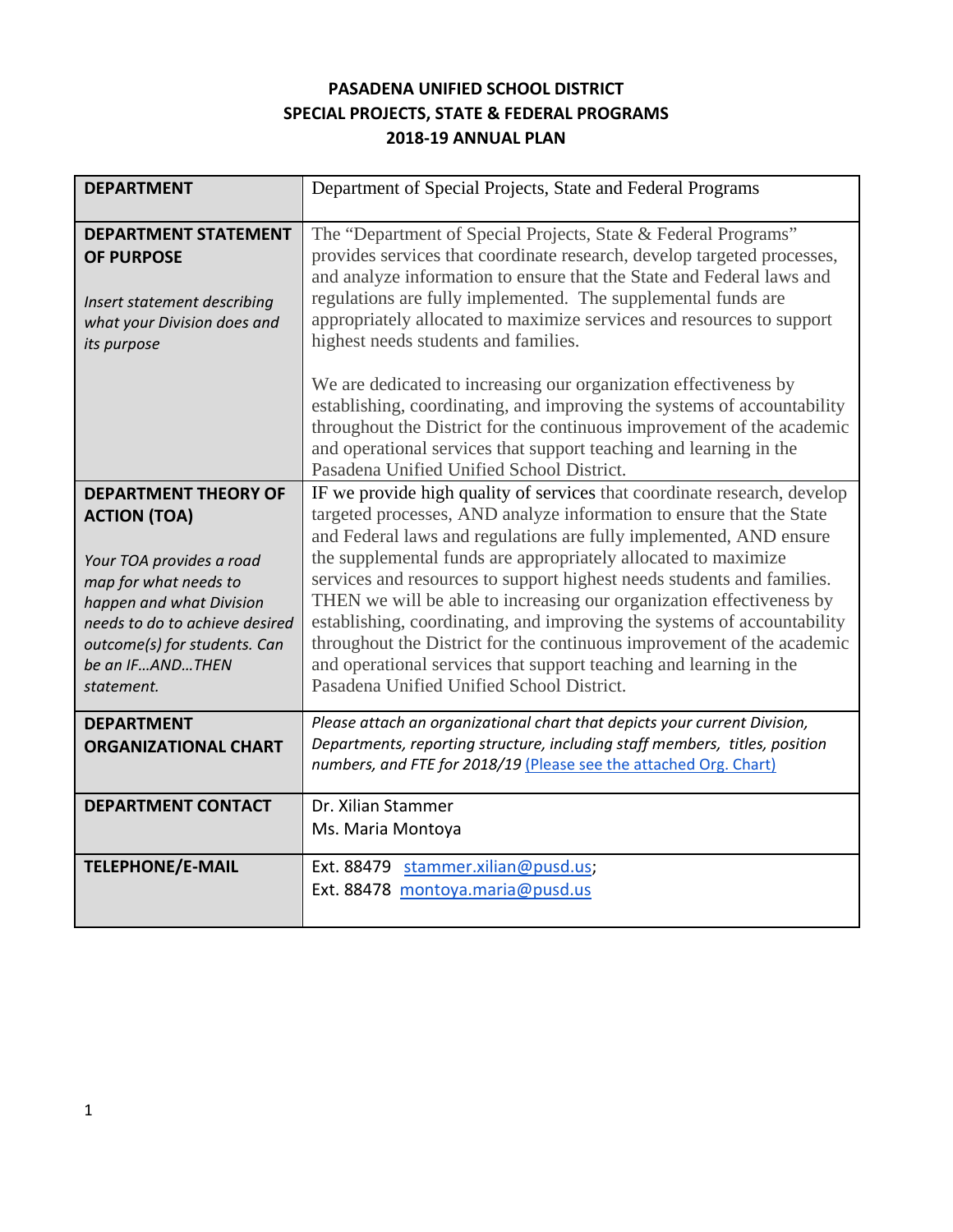| <b>LIST OF SERVICES</b> | 1. State and Federal Programs Laws and Regulations                  |  |  |  |
|-------------------------|---------------------------------------------------------------------|--|--|--|
|                         | implementation                                                      |  |  |  |
|                         | 2. Federal Programs Monitoring                                      |  |  |  |
|                         | 3. LCAP development and monitoring                                  |  |  |  |
|                         | 4. LCAP and Title I, II, III, IV funding allocation and monitoring  |  |  |  |
|                         | (both school sites' and District Center Offices')                   |  |  |  |
|                         | 5. Time Accounting Records and Reports                              |  |  |  |
|                         | 6. California School Dashboard Reports                              |  |  |  |
|                         | 7. Consolidated Applications (ConApp) development and<br>submission |  |  |  |
|                         |                                                                     |  |  |  |
|                         | 8. School Accountability Report Cards (SARC) development and        |  |  |  |
|                         | submission                                                          |  |  |  |
|                         | 9. Single Plan for Student Achievement (SPSA) Trainings for         |  |  |  |
|                         | parents, administrators, teachers, students, and community          |  |  |  |
|                         | members                                                             |  |  |  |
|                         | 10. School Site Council (SSC) trainings and supports                |  |  |  |
|                         | 11. Parent and all the other stakeholder groups monthly meetings    |  |  |  |
|                         | and presentations                                                   |  |  |  |
|                         | 12. Oversight of the Charter Schools                                |  |  |  |
|                         | 13. Oversight of the Private Schools                                |  |  |  |
|                         | 14. Special Projects, State and Federal Programs Department         |  |  |  |
|                         | Procedures and Process development and trainings                    |  |  |  |
|                         | 15. Updating Board Policies and Administrative Regulations          |  |  |  |
|                         | related to the Special Projects Department                          |  |  |  |

## **DEPARTMENT GOALS & ACTIONS**

| 1. Department Goals (Outcomes) 2018-19 (B)                                                                                                                         | Metrics (C)                                                                                                       | Targets (D)             |
|--------------------------------------------------------------------------------------------------------------------------------------------------------------------|-------------------------------------------------------------------------------------------------------------------|-------------------------|
| What outcomes do you want to see? For who?                                                                                                                         | How will you measure                                                                                              | Include baseline level, |
| Are they aligned to Strategic, LCAP, other plans?                                                                                                                  | impact?                                                                                                           | if available            |
| By $6/30/2019$ , 100% of Special Projects, State &<br>Federal Programs' tasks will be in compliance<br>with the laws and regulations.<br>Aligned with LCAP Goal 5. | Quarterly collecting<br>data from the school<br>sites and central<br>offices to monitor the<br>compliance matters | 100%                    |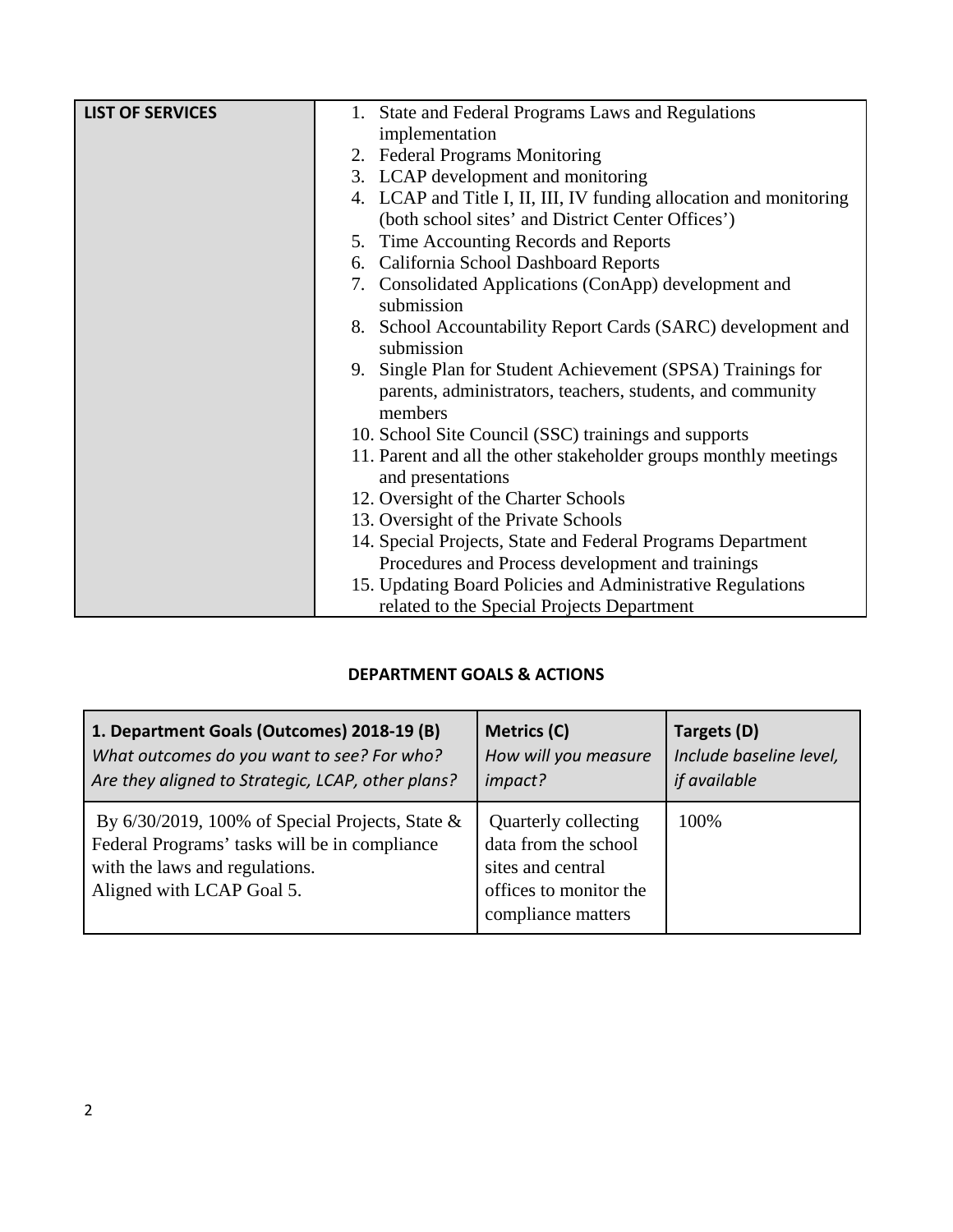| 2. Department Actions for 2018/19 (E)<br>What will we do in 18-19 to achieve our goals and meet our targets?                                                                           | Will this take additional<br>resources to do in 18/19 ?<br>Yes/No |
|----------------------------------------------------------------------------------------------------------------------------------------------------------------------------------------|-------------------------------------------------------------------|
| We will work closely and collaboratively with the other departments and<br>offices, including all the school sites, to maximize the outcomes of the<br>resources to achieve our goals. | No.                                                               |